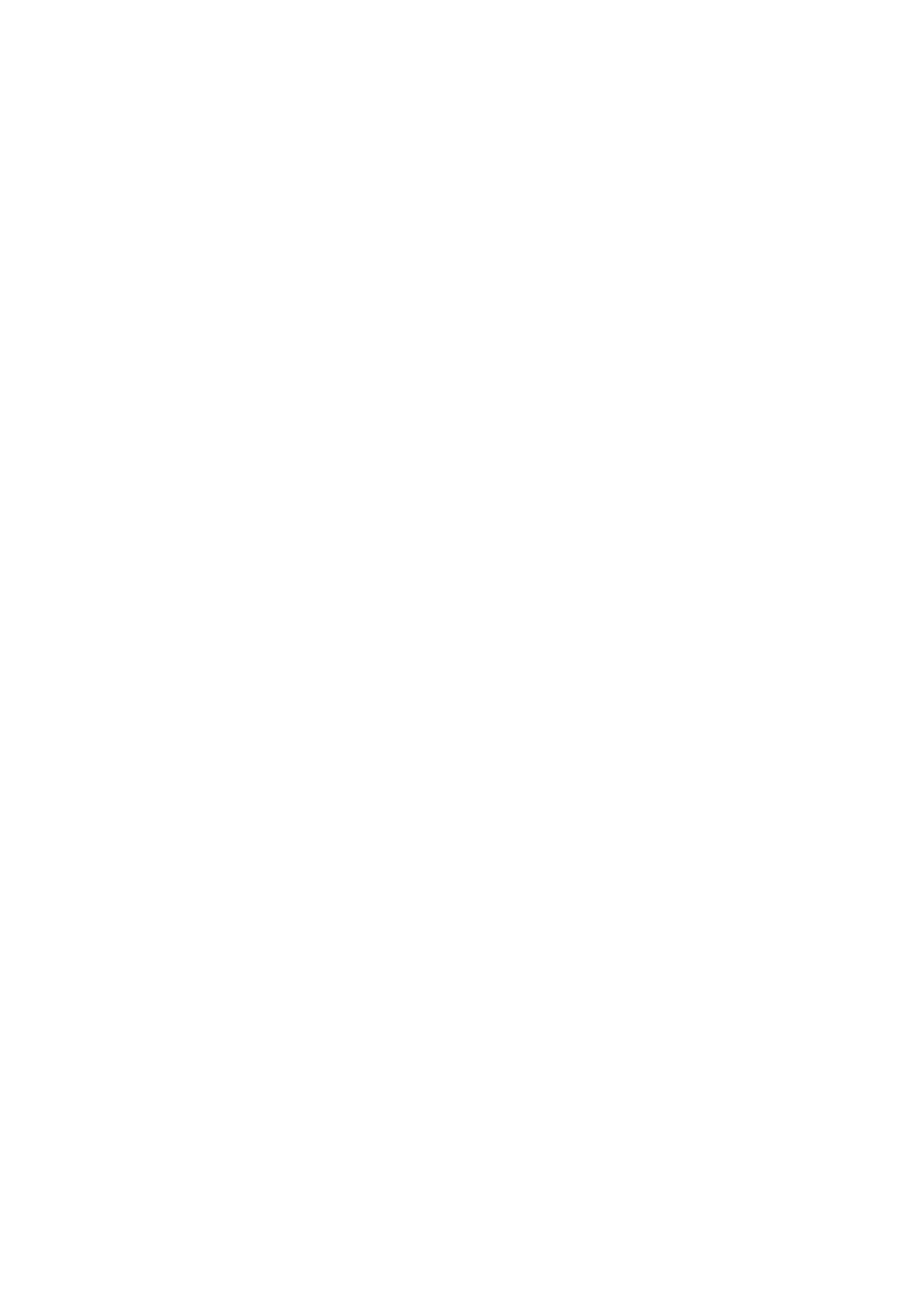#### **Summary**

*The contemporary debate on Islam both hides and reveals a deeper debate on the meaning of religion in a secular Europe. In fact, the more or less conflictual relationship with Islam compels Europeans to make explicit what "European values" they "oppose" to Islam. And herein begins the problem: are these Western values secular or Christian first? There would be little problem if the secular values were merely a result of the secularization of religious norms, or were at least congruent with them. But this is no longer the case: the deep conflict that is dividing Europe between a secular majority and hardcore religious faith communities on abortion, same-sex marriage, bio-ethics, or gender issues shows that there is no longer a common moral ground for values. And even in the USA, where a majority of the population still claims to be religious, the 'culture war" ended, after the approval of same-sex marriage by the Supreme Court, representing a victory for new values that hard-core believers see as incompatible with their religious norms.*

*Of course, one could show that the Western conception of human rights derives from a Christian matrix. One can also stress that both the Catholic Church (through Thomas Aquinas' concept of "natural law") and the Kantian agnostic tradition did consider that moral values could be universal and could stand by themselves without depending upon faith or theology. However, as we saw, this continuity between Christianity and modern secularism is no longer based upon common values. The continuity, if such a thing may be said to exist, is now commonly expressed in terms of "identity". However, the question remains as to how we should conceive of an "identity", and specifically a "Christian identity", based upon shared values, if not on a common faith? The reference to "Christian identity" instead of "Christianity" represents a means of "secularizing" Christianity, thereby excluding from the common values any specific religious value, norm or practice that could be seen as not being congruent with these dominant secular values (for instance differences in status between men and women, "pro-life" versus "pro-choice", gay rights et cetera). However, the consequence is that any religious values or norms perceived as not being congruent with what we call European values, in a word anything that could be seen as purely religious, should be excluded from the public sphere. This trend represents a striking departure from the historically constructed mix of compromise and consensus that has shaped the relations between state, society and religion in Western countries since the end of the wars of religions. New tensions are thus rising that go far beyond the case of Islam. And because Europe cannot just revert to a previous stage where religion (in this case Christianity) was intimately linked with culture, it must rethink the place of religion in the public sphere and the definition of religious freedom, by accepting that a state of rights is not necessarily based upon a consensus on values.*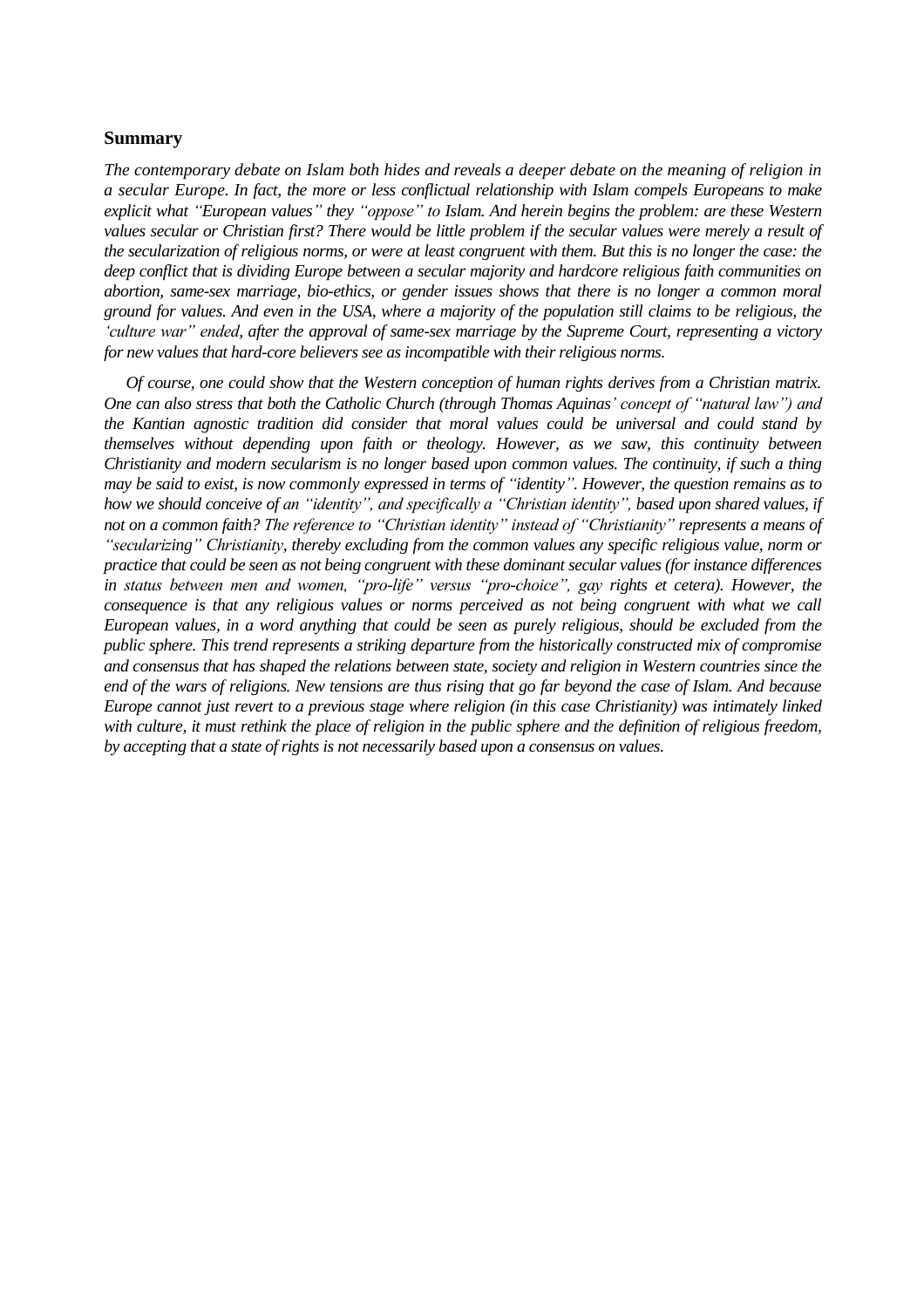#### **THE DIVORCE BETWEEN RELIGION AND WESTERN SECULAR CULTURE**

#### **Religion, state and society: from a political conflict to a "culture war"**

There are more tensions about religion in the West than there have been since the early XXth century. These tensions are not just a consequence of the arrival of new religions (notably Islam) or of a growing fundamentalist trend inside the existing religions (for example, evangelicalism, or salafism). They are, first of all, a consequence of a growing secularization of culture that goes beyond the political conflicts between Church and State which have regularly pitched the State against certain religions since the XVIIIth century (*gallicanisme*, josefism, *Kulturkampf*, *laïcité*, Italian unification): these conflicts were not about faith, values or even culture, they were about power, and more precisely the political power of the Catholic Church. All of these conflicts ended with some sort of a national pact, which varied in nature from one European country to another: separation (France, 1905 law, only accepted by the Catholic Church in 1924), a national Church (Greece, England, the Scandinavian countries), concordat (Italy with the Lateran agreements of 1927, Spain) or pillarization (recognition of specific faith communities by the State: Netherlands, Belgium, Germany). Nevertheless, these national compromises seem unable to deal with the present tensions concerning religion. It is not because politics have changed, it is because the relations between religions and societies have changed.

**Tensions today are not about the political role of religions and churches (who have accepted the separation with the State), but about the sharing of a common set of values and norms. It is a cultural gap, not a political one. Religious communities of all faiths tend today to feel alienated from the dominant Western culture, which stresses the absolute freedom of the human being** (prochoice, gay rights, sexual freedom, feminism, gender versus biological sex, surrogate motherhood, freedom of expression, human rights versus divine law etc.). The divorce, both in Europe from the Catholic Church and in the USA from the "Christian right", started in the 1960s. In a move which then appeared as paradoxical, Pope Paul VI wrote "*Humanae Vitae*" (an encyclical letter banning contraception) in the aftermath of the second Vatican Council, which seemed to have reconciled Catholic theology with modernity. "*Humanae Vitae*" put sexual morals at the core of the preoccupations of the Church. Both in Europe and the USA, contraception and abortion became the central issue of an ongoing assault, by the assorted churches, on the new secular modernity. Both US protestant churches and the Catholic Church fought legal and political battles to ban abortion and limit sexual freedom. These tensions culminated in the lost battle on same-sex marriage. As the French cardinal Barbarin stated, the recognition of same-sex marriage means a real anthropological change, far beyond the issue of following "God's norms". **There is no longer a natural law common to believers and nonbelievers.**

**The grey zone and bridges between believers and non-believers are disappearing**. "Nominal" Christian Catholics depart more and more from the moral teachings of the Church and leave the Church to the conservative faithful, while in contrast, "liberal" Protestants push their churches to adapt to the new values, to the dismay of the evangelical *born-agains*, whose influence is rising. In every religion, there is a growing split between a hard core of believers (mostly conservative or *born-again*) and secularized nominal members of the denomination, who feel less and less in tune with the former and far closer to avowed secularists or atheists. In reaction, faith communities tend to tighten the conditions for "belonging": you need to be a *born-again* to belong to an evangelical church, while, in the Catholic Church, the traditional territorial parishes tend to be replaced by non-territorial communities, whose members share a common form of religiosity.

**Moreover, this "culture war" has spilled over into politics, where issues of values, norms and identities supersede the traditional debates on economics and institutions, leading to a weakening of the traditional left/right cleavage in favor of new populist movements**, which focus on issues like identity, immigration and Islam.

**In fact, an explanation for this new conspicuousness of religions is that religions are more and more disconnected with the culture with which they were previously associated.** The different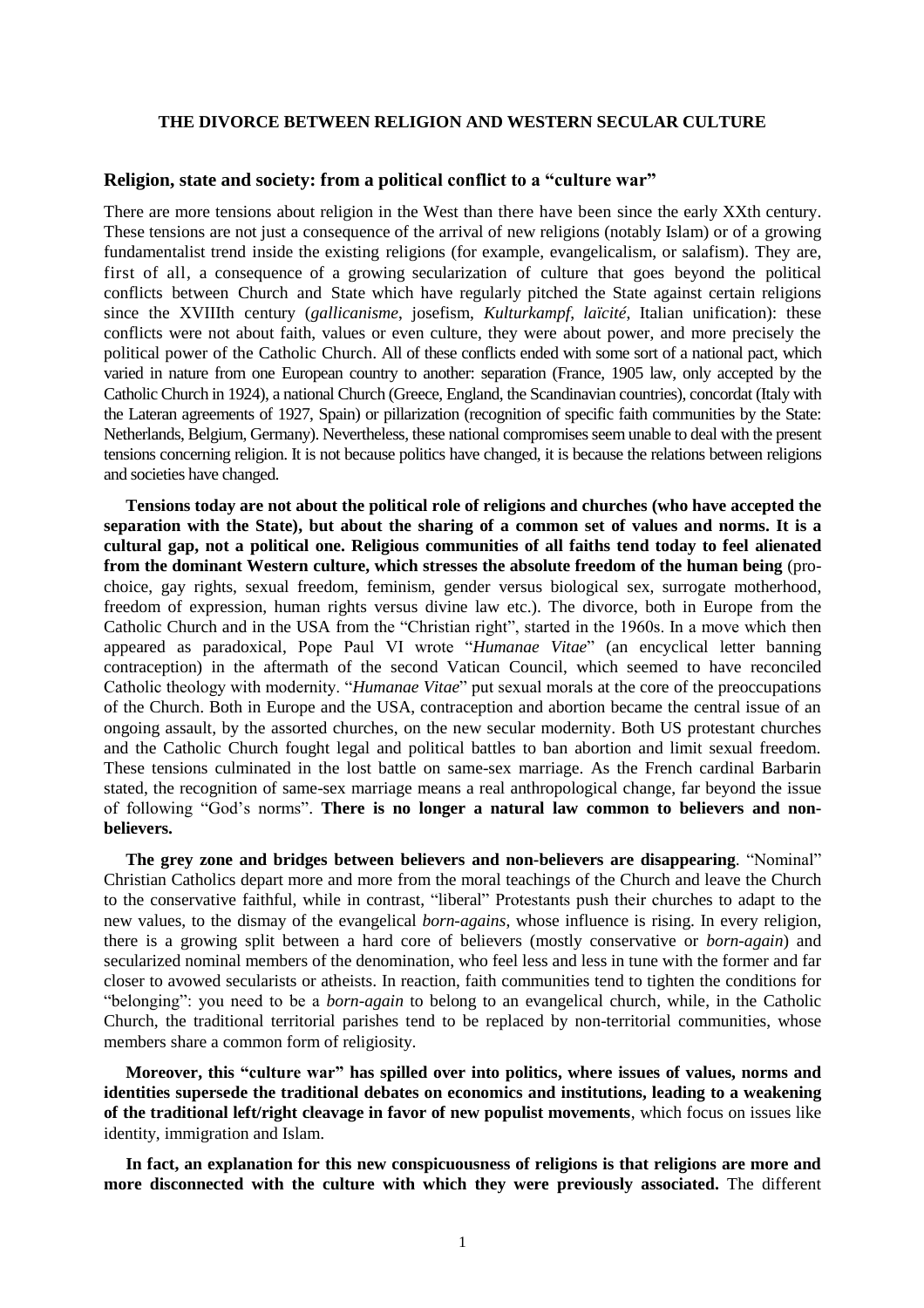fundamentalisms are not the expression of traditional cultures that are resisting modernization; on the contrary, they are a product and an agent of the crisis of traditional cultures. Salafism in Islam is primarily a will to eradicate traditional Muslim cultures in favor of a set of explicit norms that could be implemented in any context, and thus could be globalized easily (under the name of an abstract *sharia* that never existed as a real State Law). **This explains why the contemporary forms of religious revival are fundamentalist and not liberal.** A young European salafi should reject the cultural Islam of his parents and claim to follow a "true Islam", which is not associated with any culture: it is a normative code that must be implemented from scratch and is often associated with violence, because in fact it does not exist as such in any society. **The problem of Islam in Europe is not the resilience of an "Oriental" culture, which fades away with the first generations, but the reconstruction of a de-culturated normative "pure" religion by a youth in search of a cause.** 

The recent wave of refugees coming from Syria has exacerbated the debate, which now exists at two levels, namely external ("European" values versus "Islamic values") and internal (what are the European values?). The first debate makes the headlines, but obscures the second, which is far less publicized, except by the Catholic Church (is the West firstly secular or firstly Christian, knowing that both sets of values are radically diverging?). **We could reformulate the debate: is there a clash between cultures, each of which is based upon a specific religion, or is there a clash between modern values and religious norms, whatever the religion?**

The debate is not limited to academics or politicians. It pervades the public space and is almost expressed in the same terms in the different spheres, thanks to the growing role of the "essayists", like Zemmour, Finkielkraut, Sarrazin, Fallaci, and Hirsi Ali, who connect the different levels and fuel the argumentation within the debate. There is an interesting convergence of usually separated levels of debate: philosophical (Habermas, Gauchet, Taylor, Walzer, Manent, Brague…), legal (freedom of religion versus Human rights) and political (the debate on integration, immigration and identity, spurred by the rise of populist movements), while journalists amplify the public debate more than they shape it. In this sense, there is clearly a common public debate throughout  $Europe<sup>1</sup>$ .

#### **There is no return of religion….**

 $\overline{a}$ 

**We start from a fact: European societies are highly secularized**. This is true at all levels: legal (law confines religion to a specific space), constitutional (separation), cultural (new values) and sociological (decline of religious practice, secularization of the public space and of education, transfer of "care" to State or private institutions). All of the great religions have experienced a decrease in clerical vocations, which has not been compensated by the rise of the new religions or new forms of religiosity (charismatic Catholicism for instance). **Secularism has won**. Even the exceptions confirm the rule (the presence of State churches in the UK and Denmark does not prevent these two countries from having one of the lowest levels of religious practice in Europe; Catholicism is the dominant culture in Italy, but has lost ground in the recent years).

**Nevertheless, religion seems more visible than fifty years ago. The reason is not an increase in practices, but an increase in visibility.** There is no "return of the sacred" because there is no return to a previous situation, but a reconfiguration of the relationship between society and religion. Religions have lost their social evidence, they are no longer part of the daily social landscape; religious signs in public spaces appear as "weird" because they are unfamiliar or are perceived as too conspicuous to be innocent. This is true for a nun in full garb, a priest in black cassock, a Lubavitch with full attire or a Muslim woman in burqa. In many cases, these religious signs are themselves not traditional but a reconstruction dating back to a more (burqa) or less (Lubavitch attire) recent innovation.

This externalization of religion from daily life is acknowledged by the faith communities themselves, which confront the secular society on key societal issues (abortion, same-sex marriage) and ask for consciousness exemptions precisely because they do not share the secular values: **they claim "religious** 

<sup>1</sup> Nadia Marzouki, Duncan McDonnell and Olivier Roy, *Saving the People, how populist parties hijack religion,* Hurst, 2015, forthcoming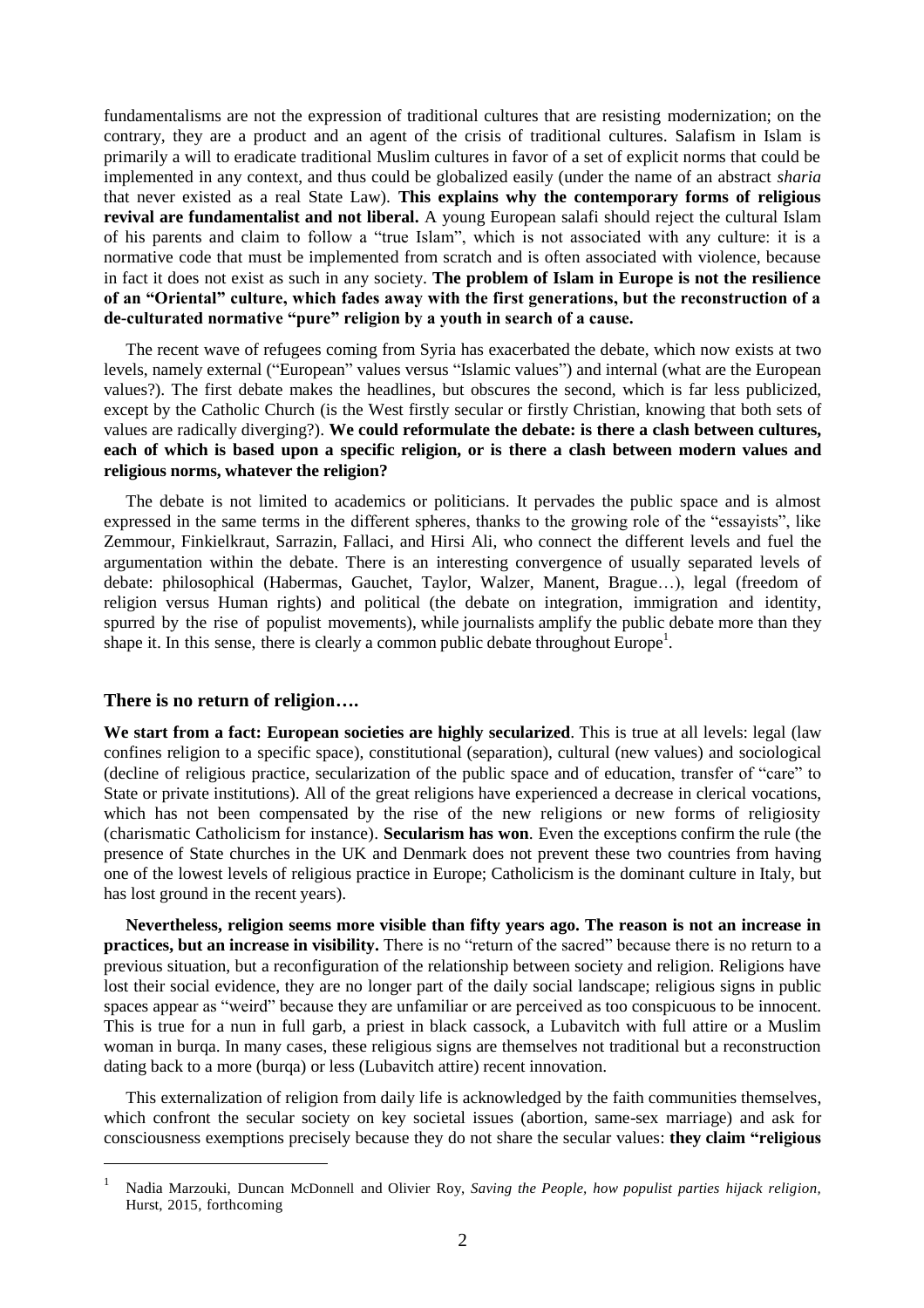**liberty" (meaning defending the privileges of the Church) versus "religious freedom" (meaning the individual right to believe and practice or not).** As we saw, the debate is concentrated on the key issue of the nature of marriage, of gender and procreation, because this is at the core of the cultural conception of what a society is<sup>2</sup>. While faith communities want to be "listened to" on societal issues (pro-life or pro-choice), secular society prefers to consider faith as a private issue and not to accept religious values as being part of the public debate.

## **We thus have a double movement of "externalization": removing religious signs from the public sphere and making faith private.**

Of course, the debate on religion in the public sphere targets Islam first and foremost. The Swiss campaign against the minarets presented them as literally being in contradiction with the Swiss physical landscape. However, even if the ban aims first at Islamic religious signs, it has an incidental effect: the defense of "Christian signs" is not undertaken in the name of defending a faith (precisely because the secular society wants to make it private), but of defending a "Christian identity" that is cultural and not linked with faith. **In a word, the campaign against Islam contributes to the secularization of Christianity.**

#### **…but a closing of the European mind on "identity"**

Mentioning the "Christian roots of Europe" was not an issue for the founding fathers of the EU (Robert Schuman, Jean Monnet, De Gasperi and others), although they were more often than not practicing Christians, probably because, on important societal issues (family, gender) there was little discrepancy between a religious-inspired and a secular worldview  $3$ . Fifty years after, in 2005, the religious identity of Europe became an issue with the debate on the reference to Europe's "Christian roots" in the preamble of the European Constitution. **If the Christian identity of Europe has become an issue, it is precisely because Christianity as faith and practices faded away in favor of a cultural marker which is more and more turning into a neo-ethnic marker** ("true" Europeans versus "migrants"). This Christian identity is put forward more to define the "others" (Muslim migrants, Turkey) than to promote a set of explicit values (precisely because of the gap between secular and religious values). The debate has largely been imposed by the rise of populist movements.

Religion is seen, both by populist groups and by the multi-culturalist left, as an identity marker, more cultural than strictly religious. Public polemics turn around the visibility of religious signs in public spaces (veils, minarets, crucifixes), more often associated with an identity than with a true religious practice. The term "Muslims" is now superseding the ethnic-national terms used to designate minorities brought by immigration (In GB one has shifted from "Pakistanis" to "Asians" and now to "Muslims", in France "*musulmans*" has replaced the former terms of "*Maghrébins*" "*immigrés*" and "*Arabes*"). The term "islamophobia" embodies this confusion between religion and ethnicity. This ambivalence between identity and religious norms also pervades leftist anti-racist movements that advocate multi-culturalism: they might clash with Muslim religious groups on the issue of the status of women, while accusing the West of imposing its own cultural norms on migrants.

**The populist movements are nevertheless ambivalent on the issue of "Christian identity":** they all reject Islam as "non-European", but some of them fight for a re-Christianization of our societies (the Polish PiS, the US Tea Party), while others defend a Christian identity without faith (the LegaNord in Italy, the FPÖ in Austria), while still others endorse contemporary secular values (Geert Wilders in Netherlands). In France, the National Front is split: Marine Le Pen defends "*laïcité*" as the root of the French identity, while her niece, Marion Maréchal Le Pen, promotes an old view of France with churches, processions and a ban on abortion. However, generally speaking, when populists promote Christianity, it is in the form of a "folkloric" popular religion, using the cross as a political symbol, but

 $\overline{a}$ 

<sup>2</sup> See workshop on "Love, nature and marriage in the West, between law and religion", EUI, 13 May 2013, and: Jeanette Bennion and Danièle Hervieu-Léger, *The meanings of marriage in the West: law, religion and 'nature'* EUI working papers RSCAS 2014/38

<sup>3</sup> See workshop on "Rethinking European Christian Democracy", EUI, 10-11 April 2014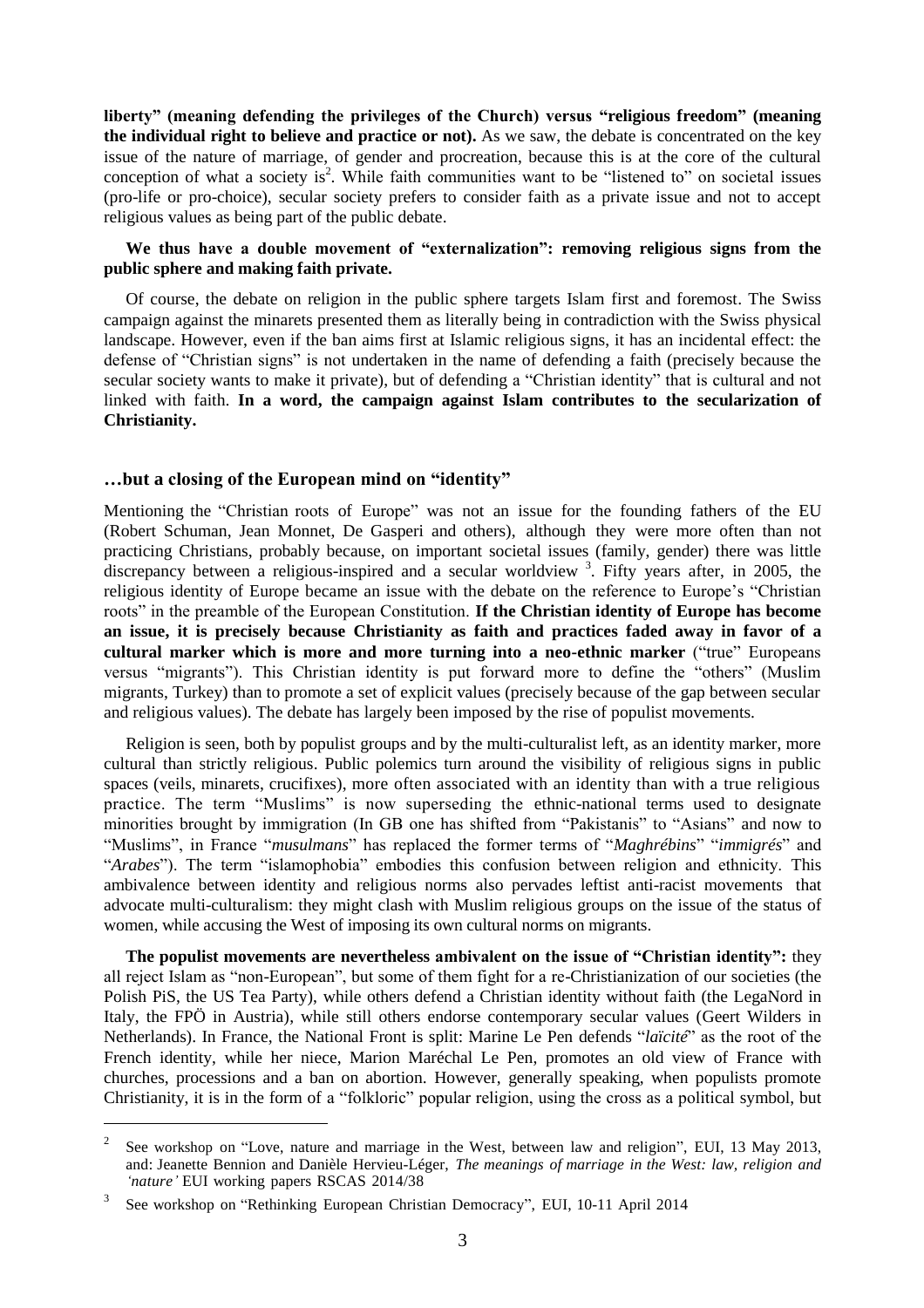ignoring the teaching of the Church, and often fighting against the clerical authorities (the LegaNord in Italy vocally attacked the Archbishop of Milano, Mgr Tettamanzi, who called for the provision of hospitality to migrants and refugees). The populists are not known for their attendance at Sunday masses. In fact, Christian identity may run against Christianity as a religion on issues like violence, xenophobia and racism (as epitomized by Breivik, Stracher, and the Lega Nord, all of whom have been rebuked by the churches concerning their xenophobia), a fact regularly stressed by Pope Francis.

The Catholic Church is also ambivalent on the issue of European identity. It opposes the populists on "Christian values", but shares with them the will to stress the Christian identity of Europe, while giving a different definition of its values.

#### **The myth of "judeo-christianism"**

 $\overline{a}$ 

Incidentally, the focus on "Christianity versus Islam" has also had an interesting impact on the status of Judaism 4 . **The story of a "Judeo-Christian" Europe, as opposed to Islam, misses two points: Judaism was itself kept on the margins of European societies and culture by the Catholic Church until the XIXth century,** either through the institution of the "ghetto" (whether physical or cultural) or by vigorously chasing any form of Jewish practices that could have been kept by converts or pseudo converts. What might be a "Jewish" legacy inside Christianity has been "Christianized" by the Church. It is secularism, not Christianity, that has belatedly (XIXth century) brought Judaism into the public sphere, and not without opposition and backlash (via antisemitism). More importantly, **Jewish religious demands regarding public spaces are closer to those of Muslims** (specific diet, ritual slaughtering, ostensible signs of piety, circumcision etc.). The recent "enrolment" of Judaism on the side of Christianity is more political than religious, and often revolves around taking sides in the Israel-Palestine conflict, or around opposing Muslim immigration.

**We can conclude that the use of the terms "Christian Europe" "Judeo-Christian Europe" or "European values" is very problematic.** The rise of the populist parties, who ostensibly distance themselves from many of the liberal European values, and the growing opposition of faith communities, including Christians and Jews, to the hegemony of secular values, which are ever more "liberal", leads to the question as to whether we can exclude these illiberal groups from the club of "European values"?

<sup>4</sup> Conference organized by RW: The Jewish Revival in Europe and North America: Between Lifestyle Judaism and Institutional Renaissance, EUI, 5 - 6 June 2013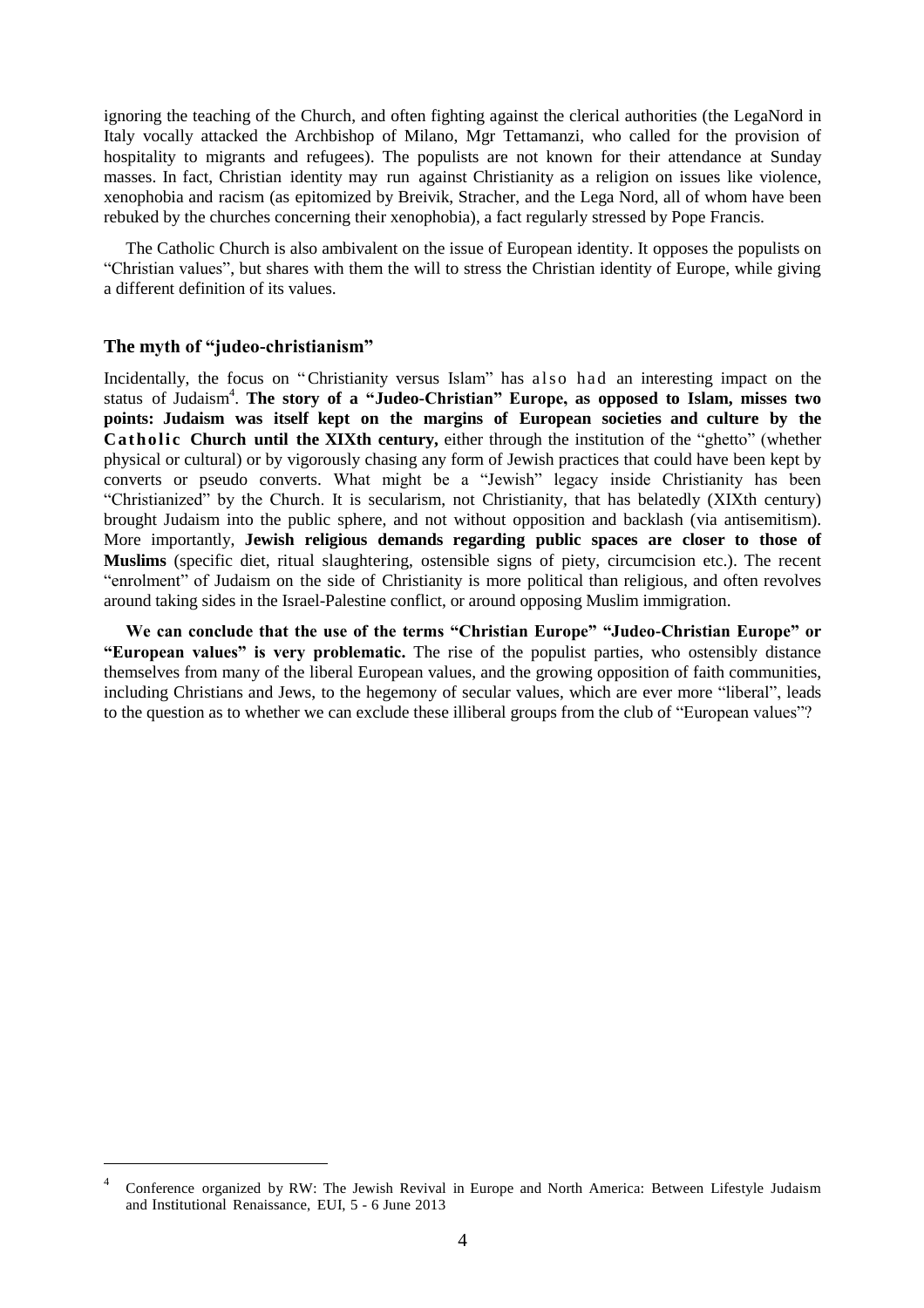#### **WHAT ARE THE EUROPEAN VALUES: THE VAIN QUEST FOR A "COMMON GOOD"**

**Although Islam is the most controversial issue, the debate begins with the status of Christianity. The controversy on Islam entails the need to re-assess the connection between Europe (or the USA) and Christianity, and to make explicit what we call "European values", at the risk of finding that there is no consensus on the issue.**

**Whatever the intellectual genealogy of secularism, there is such a gap nowadays between religious and secular values that there is no "common Good".** Salvation is central to the modern charismatic forms of religiosity; the thriving faith communities tend to concentrate on living a fully religious life and discard the "privatization" of faith advocated by secularists, even if it pushes them to constitute more or less closed communities (monasteries, Haredi or salafi neighborhoods). As John Rawls and Charles Taylor explained, **there is no longer a consensus on the "common Good" and the issue is to accommodate in the same political society people who have a different and even antagonist agenda on norms and values.**

#### **Sharing a common public space between believers and secular citizens**

**The gap is such between the "sacred" norms, which are considered as non-negotiable by believers, and secular values, that there is a need to find a new compromise that would go beyond the different "national" settlements that have thus far regulated the place of religion in the public sphere. It is no longer an issue of state/church but of society/religion relations** 5 .

The problem has been dealt with by philosophers (Rawls, Taylor, and Habermas) who proposed different solutions. The best known is **Taylor's theory of "reasonable accommodation".** Secularists should accept religious signs and practices that do not mean anything for them and that do not impinge, or only do so to a very small degree, on their secular way of life, while religious communities should not try to impose their norms on the secular society. In a word, I can accept to recognize that a norm which is contingent for me is essential for the other (for instance, blasphemy). Both sides must make concessions. However, in practice, such a model does not work easily. The Danish cartoons and Charlie Hebdo affairs show that many secularists are not ready to limit their own freedom of expression as a sign of respect for religious people. When the Lubavitch community of Montréal asked for the right to put an *eruv* (a very thin white thread) three meters above the ground around the neighborhood to make it accessible for believers during Shabbat, the local municipality refused. When the French Quick fast food chain decided to sell only *halal* meat in some of its restaurants, it triggered uproar among secularists. In both cases, the opposition came from the refusal of some secularists to live or eat under a "religious sign" even if it was meaningless for them. It shows that religion in fact is never without meaning for unbelievers.

**Habermas proposed another compromise: the religious communities should "translate" their religious norms into values that could be rationally debated in the public sphere.** In a sense, many religious groups anticipated this advice: the Christian opposition to abortion was not framed under a religious paradigm ("Thou shall not kill"), but under a larger concept of protecting the right to life (Pro-Life). Opposition to gay marriage is expressed in anthropological or biological terms. In German schools, religion is taught as ethics and not as theology. In a sense Habermas proposes to "desacralize" religion. In fact, this is exactly what the Christian democracy did. However the demise of Christian democracy shows that the Catholic Church, under Jean Paul II, was eager to "show the cross" again instead of diluting its norms in some sort of secular ethics. The religious revival which started in the 1960s in Protestant America, and then in the late 1970s in Catholic Europe is precisely a backlash against the secularization of religion promoted by liberal Christians.

 $\overline{a}$ 

<sup>5</sup> Nadia Marzouki and Olivier Roy (ed), *Negotiating the non Negotiable*, EUI E-book, 2016.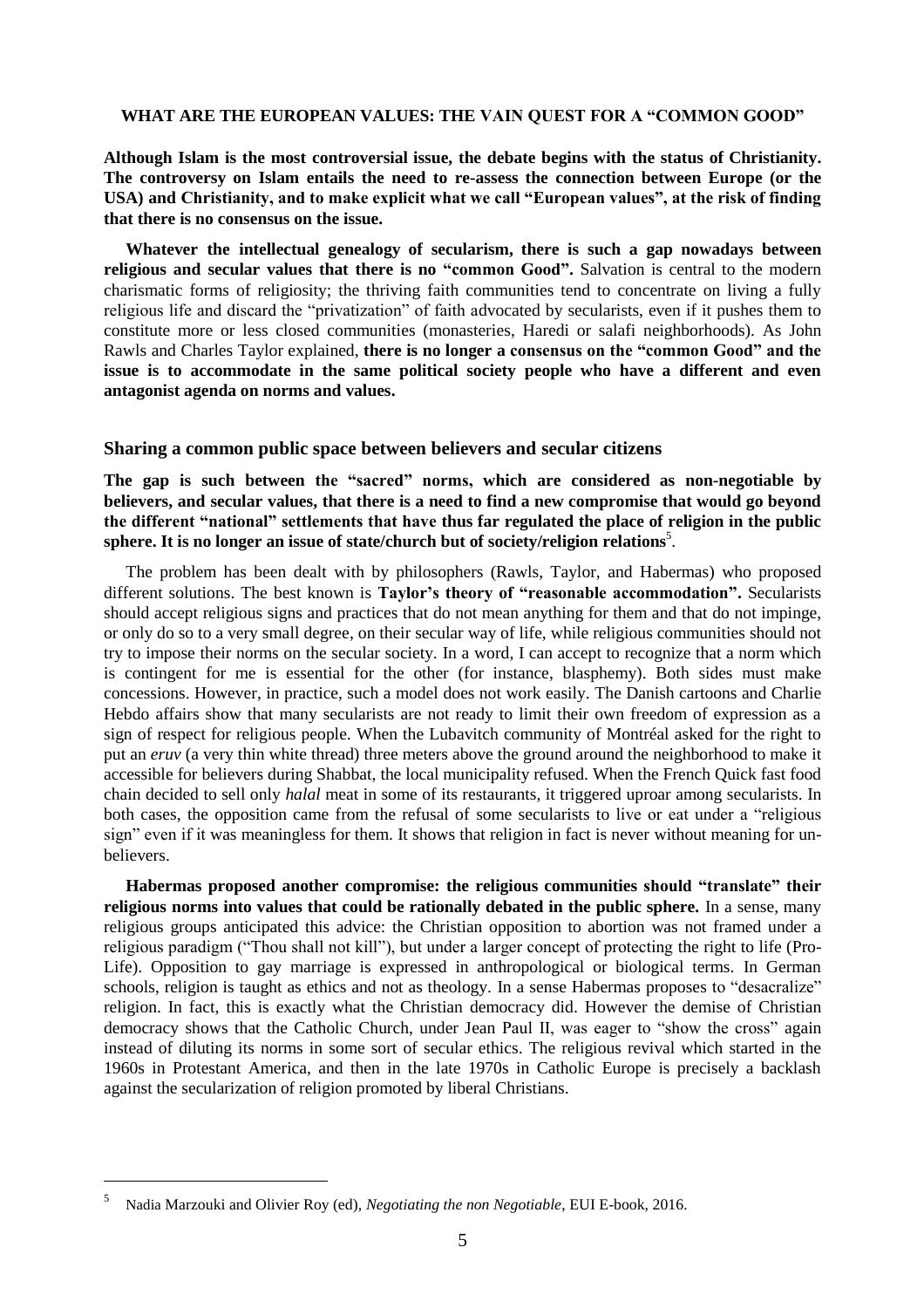To sum up, in a secular society, religious communities are confronted with a choice between three options:

- 1) **To withdraw** into the private sphere for individuals, or to the "ghetto" for communities (Amish, Lubavitch),
- 2) **To acknowledge the divorce** and to claim, for mainstream churches, "clerical exemptions" and "consciousness objection",
- 3) **to reformulate religious norms** in a way that is acceptable by the secular rationality, in a word, to "reform" religion (a constant call addressed to Islam, but also to the Catholic Church).

The first option is what French laïcité requests. The second is a defensive reaction from faith communities that turns religious freedom into freedom of the Church (religious liberty), or from any specific community requesting the right to be different. The third option is probably the most popular in terms of public opinion, because it explicitly requests religions to reform themselves in order to be in accordance with secular values. Incidentally, this call for reform is implicit in the support provided by secular media to Pope Francis ("will he be able to reform the Church?"), and is very explicit when it comes to Islam. However, the translation did not work better than the reasonable accommodation. The Catholic Church and the Evangelicals, despite their use of secular arguments to reject abortion and same-sex-marriage, found little support among secularists, and are still battling accusations of misogyny and homophobia.

Newspapers are full of editorials from secularist and even atheist intellectuals (many of them with a Muslim background when it concerns Islam) calling for a religious reformation, implicitly establishing Protestantism as *the* real Western religion (there is no call for the reformation of Protestantism). For the most open of these intellectuals, the second Vatican Council represented a discreet but real protestantisation of Catholicism (a view shared by many Catholic traditionalists who of course reject such a move). Now, they turn their eyes to Islam, without taking into consideration the fact that no religion could be reformed from outside and that no secular state could work at religious reformation without contradicting its own secularism. Moreover, in every religion, the religious revival we are witnessing today is never "liberal". On the contrary, it is always associated with conservative and even fundamentalist views. There is almost an authoritarian dimension in this call for reformation: **the more Europe asks religions to become "liberal", the less Europe is keeping in line with its supposed "congenital" liberalism**. To make things worse, the more European secularists ask Islam to adjust to liberal democratic values, the more these liberal and democratic values are challenged by populist movements: in fact the populists promote illiberal values, like **the defence of national and/or Christian identities as opposed to equality between citizens and separation of Church and State.** 

**The call for religious reformation sounds both irrelevant and contradictory.**

#### **What are European values?**

**As a matter of fact, the "European values" referred to after World War 2 have never been, as we saw with the founding fathers of Europe, associated with Christianity as such, but were based upon three pillars: political liberalism, human rights and, less explicitly, welfare state policy**. The historical role of the European Christian democracy has been to relocate Christian values and the social doctrine of the Church within this new paradigm (let's not forget that some social-democratic parties also have a Christian component –see the Christian roots of many British Labour leaders and many German SPD leaders).

**The problem with defining present European values is that two of these pillars (namely political liberalism and the welfare state) are in crisis**. We will not delve into the crisis of the welfare state and the effect of the hegemony of liberal economic conceptions on the social fabric of the European societies here, but these changes led to the demise of both Christian democracy and traditional social democracy in most European countries, in favour of a "new left" (open to social changes but promarket), and a new right, which does not give a damn about Christian values (even if it occasionally promotes "Christian identity" as a purely negative, anti-Islamic identity).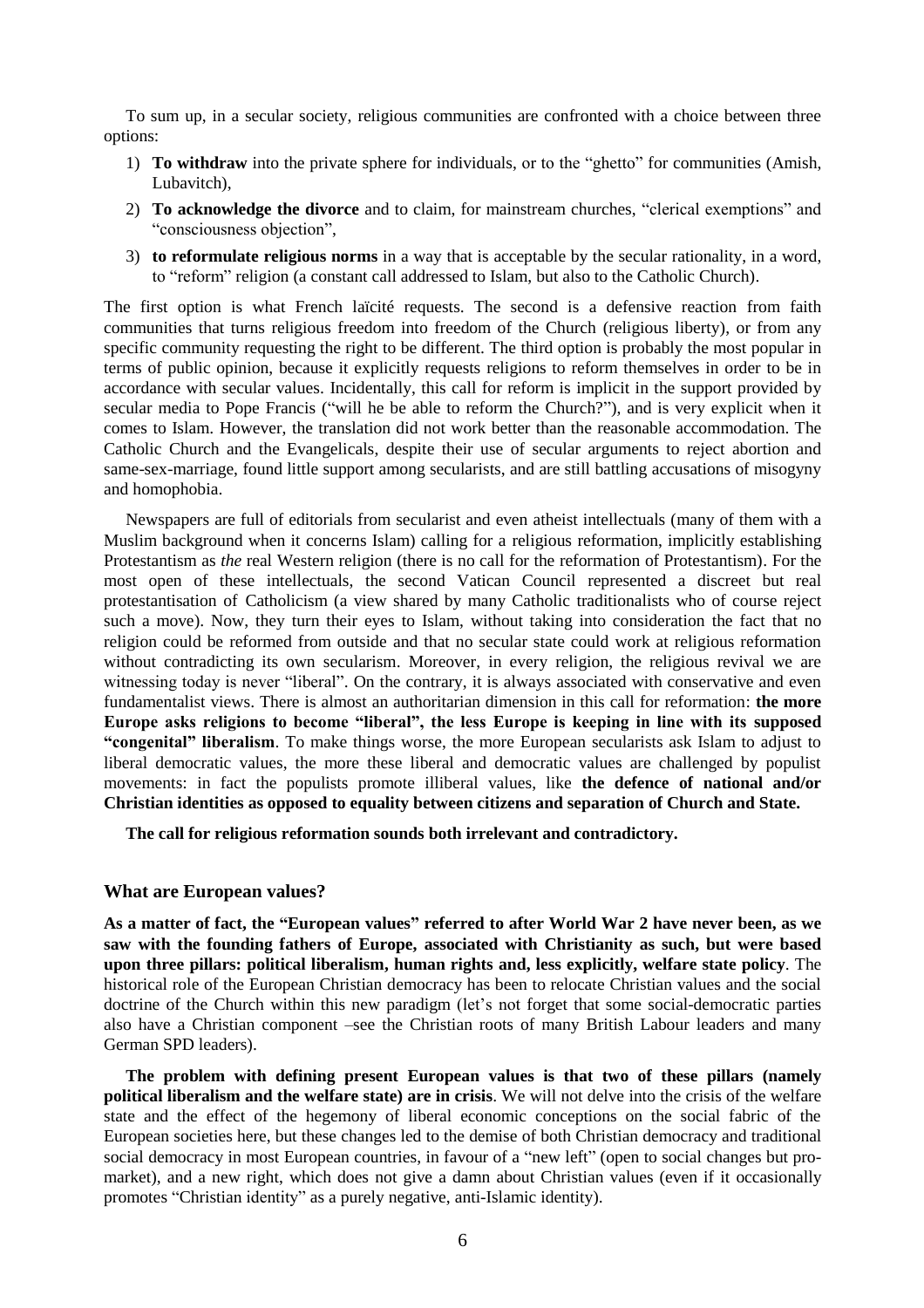**Human rights are left as the only consistent trademark of the West. Respecting them is a** *sine qua non* **condition for accession to the EU. Human rights are by definition framed as "secular", that is, independent from any religious norms, Christian or not. In a sense they constitute the "European identity" or even the European ideology. They were initially established in opposition to totalitarian ideologies, but since the 1980s**, they are advocated to "tame" religious norms perceived as being in opposition to them (women's status, freedom of speech versus blasphemy, et cetera). There is a philosophical debate on the origin of human rights (is it Roman law, Christianity or the Enlightment?), while Pope Benedict XVI never hesitated to question their "sacralisation", which puts Man in the place of God<sup>6</sup>. Consequently, secular human rights are regularly opposed to religious norms, a fact that seems to imply that religions per se are alien to the concept of human rights (even if they develop a rather different concept of human *dignity*).

However, amongst the human rights, there is "freedom of religion" too.

**The contradiction is that freedom of religion is both defined as a human right and as a potential threat to human rights**. Besides the fact that, as stated above, many Europeans do not accept the absolute nature of human rights, beginning with the Catholic Church, **the debate on the veil, circumcision, ritual slaughter, public religious practices, gender inequality,** *et cetera* **is framed alternatively as a conflict of rights (rights are all based on the same value, individual freedom, but should be put on a hierarchical scale) or as a conflict of values** (**rights are antagonistic because they are based on opposed set of values,** for instance feminism versus patriarchalism). In the first case, religious practices are part of mainstream society. In the second case, many believers would simply be banned from exercising their religious practices openly. **There is a questionable tendency in Europe to bestow rights only upon those with whom one agrees on values**. Such a trend tends to exclude faith communities that by definition cannot accept secular values as a whole. **The priority for maintaining a true freedom of religion is to make a clear distinction between rights and values**.

#### **Freedom of religion and "conflicts of rights"**

 $\overline{a}$ 

Amongst the universally accepted rights, there is "**Freedom of religion", which is different from freedom of belief, because it implies a set of practices that may not just been private and personal: to circumcise one's own son is not just a belief, it is a practice affecting another person who is not the believer.** It means a right to perpetuate a tradition beyond the individual freedom of the child. **Freedom of religion implies a "collective"; it is never defined by courts as merely constituting a** "**personal opinion**": courts used to dismiss people who advocated a "religion of myself"<sup>7</sup>.

**However, recent trials and tensions show that when religious freedom clashes with other rights, it might be dismissed either as a less fundamental right (thus establishing a hierarchy of rights) or as contradicting the core values of the society.** A Frankfurt court stated in 2012 that circumcision contradicts a child's rights. Denmark has banned ritual slaughter (*kasher* and *halal*) in the name of animal's rights. Veil and burqa often come under attack in the name of women's rights. Traditional "clerical exemptions" that allowed the Church to maintain confidentiality (for instance, the secret of confession) are being challenged after recent scandals (pedophilia, for instance). While freedom of expression, a central human right, might be limited by law (defamation, racism), it is not limited when offending religion (see the Danish cartoons affair).

The issue is not here just to settle the scope of diverse although equal rights, but on the contrary to define priorities and dominant values. The fact that animal rights could supersede freedom of religious practice is an indicator of a huge change in worldview: it would not have made sense 50 years ago. **So beyond the "conflict of rights" looms a hierarchy of values**.

<sup>6</sup> Olivier Roy, Pasquale Annicchino*, Human Rights between Religions, Cultures, and Universality*, in The Cultural Dimension of Human Rights / edited by Ana Filipa Vrdoljak, Oxford University Press, 2013-

<sup>7</sup> See Mark L. Movsesian "*Defining Religion in American Law: Psychic Sophie and the Rise of the Nones*" http://cadmus.eui[.eu/bitstream/handle/1814/30018/RSCAS\\_2014\\_19rev.pdf?sequence=1&isAllowed=y](http://cadmus.eui.eu/bitstream/handle/1814/30018/RSCAS_2014_19rev.pdf?sequence=1&isAllowed=y)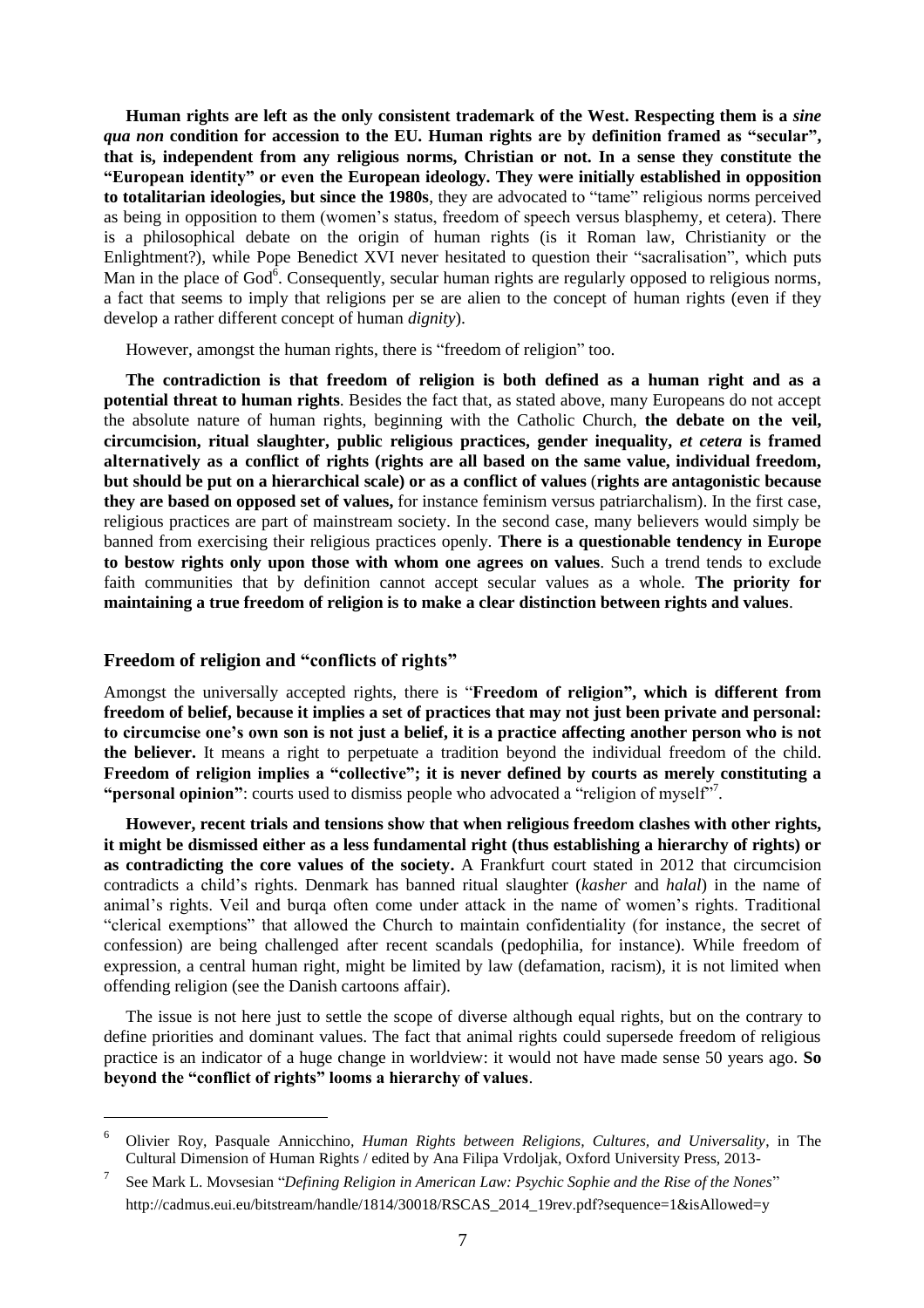# **Conflict of values: from "rights" to identity**

**More and more court decisions (including the European Court of Human Rights), instead of prioritizing religious freedom, state that this freedom does not mean equality between religions because of the presence of a "dominant culture" which is more or less a product of a given religion, that is, Christianity in the case of Europe**. This notion of "dominant culture" is a recent paradigm that de-universalizes the concept of human rights.

Human rights are by definition the rights of supposedly equal individuals. **However, if the liberal conception of politics is still the dominant political "language" in Europe, both a rising political discourse (not only among populists) and an uneven evolution of courts' jurisprudence tend to assert a "collective" identity above individual freedom.** The European Court of Human Rights has supported the exhibition of crucifixes in Italian classrooms, by defining the crucifix not as a religious symbol *per se* but as an expression of Italian national culture. Similarly the European Court of Human Rights has condoned the ban on the burqa in France in the name of defending a French form of "*vivre ensemble*", defined as French political culture. The court did not condemn Switzerland for banning the veil while not banning the Christian symbols worn by other schoolteachers, a decision also taken by some German courts. In France "laïcité" is increasingly presented as the national ideology and not merely as a set of rules regulating religious practices in the public space. **Even liberal states tend to refer to "national culture" as a set of values** (see the questionnaires for would-be migrants established in Germany, the Netherlands and Belgium for instance, or the constant reference to "British", "Western" or "European" values in the debate), although some citizens would not endorse these "national" values, in the name of their own religious beliefs (for instance gay-rights and nudity). *Tout le monde n'est pas Charlie* ("Everybody is not Charlie").

## **How to accept the specificity of the "religious sphere"?**

**This confusion between rights and values, which means that the beneficiary of a right (here religious freedom)** has the obligation to endorse the values that go with it, runs precisely against the very notion of religious freedom. Moreover, the problem is that, in essentializing the values and associating them with a given culture, one misses the universality of human rights. In a word, there is a contradiction between defining human rights as universal and branding them as purely Western.

Another issue is that by identifying values with a given culture, one misses that a religion is a faith, a choice and not just the passive submission to internalized cultural norms; this is especially true when religions are no more, as we saw, embedded in national cultures Freedom of religion is in danger not because there are limitations to it (there should be limitations) but because the very practice of religion in public space is increasingly seen in Europe as "weird" at best and fanatical at worst. **Religion as practice and faith is no longer part of the European culture. Religion as sheer culture and identity comes to contradict religion as faith: this is visible in the use of religion as identity by populist parties as well as by progressive multi-culturalists**.

**In order to deal with tensions associated with religious practices, we should disentangle the relationship between rights and values.** Rights are defined by the Universal Declaration of Human Rights, they are individual, protected by law, regulated by courts and do not entail specific values. **For instance Freedom of Religion should not be connected with the "correctness" of religious dogma. Faith communities may apply to themselves norms that don't make sense for non-believers** (*halal*, *kasher*, male circumcision) as long as they do not contradict the rights of others, outside the religious sphere, or do not veer into criminal practices (female circumcision).

Values are often referred to a common collective "culture". However, **no culture is a closed set of values**; only sub-groups (political parties, faith communities, or professional corporations) might share the same system of values. Any society is based on conflicts, tensions and debates. No society is based on a consensus, or more precisely, the rejection of the consensus does not exclude the individual from the society. There is a right to reject same-sex marriage, to contest laws on bio-ethics, et cetera. What makes a society is not consensus, but the way the society has been framed by tensions and even civil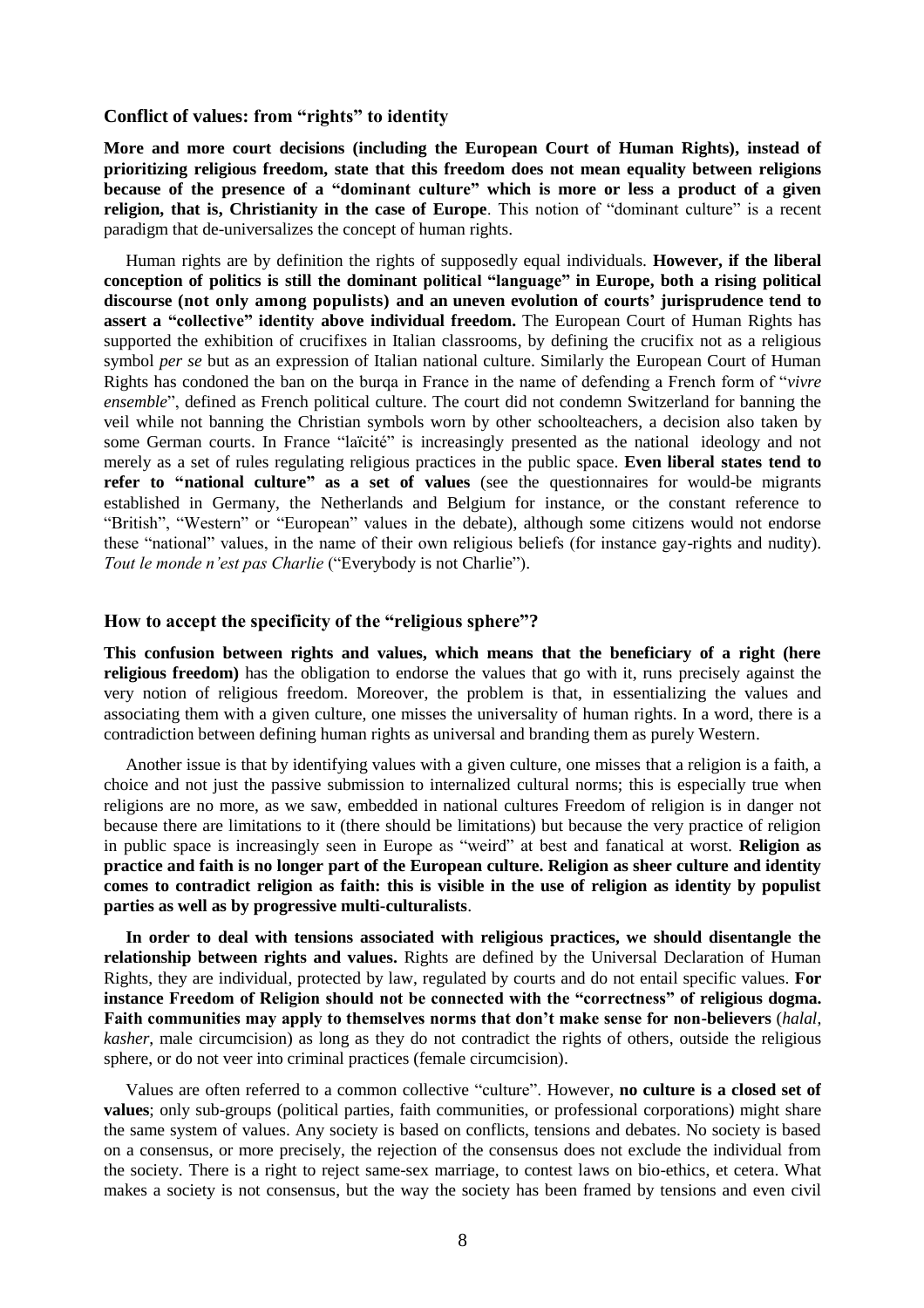war: it is a shared history, but one of conflicts, not consensus. It is why for instance, the relationship between religion and society has been shaped in Western Europe by the Peace of Westphalia (*cuius regio, eius religio*), which is not a consensus on values but a compromise in order to end a greater evil: the wars of religion. Multi-confessionalism in Germany and Switzerland, laïcité in France, established churches in England and the Scandinavian countries, and pillarization in the Netherlands are a consequence of, and an answer to these conflicts. The problem is that the trend is now to turn these national "cultures" into clearly defined and essentialised sets of values, which they are not. The danger from this "essentialisation" of national cultures is two-fold:

**Folklorisation**: to reduce this culture to caricatural traits ("apéritif saucisson-vin" in France, acceptance of nudity as a German value).

**Ideologisation**: to think that national culture can be summed up into a coherent and totalizing system, for instance laïcité as a set of values, which in the end contradicts itself (the best example: laïcité is defined as "tolérance" when it precisely turns into a tool for expelling religion from the public space, a typical "newspeak" Orwellian way of talking).

**It is not possible to reduce religious norms to the private sphere, because that would entail expelling religion from the public sphere and hence forbidding religious practices**. Religious norms are not negotiable for the believers, but should not be imposed on the non-believers. **Secularists should accept the idea that there is a "religious sphere" that does not follow and may contradict the secular values and even the "national culture", but whose members are also part of the polity**. This "religious sphere" should not be constructed as a counter-alternative society (as it is sometimes the case with Islamist groups or ultra-orthodox Jews), but as a faith community aimed at salvation and devotion. **No territory, no specific status, but a "virtual world", that religious people call "sacred"**. One should not forget that, besides the Christian militants who campaign for banning abortion, many quietist "true" believers see the religious sphere precisely as purely spiritual and refuse to go to the streets to impose any religious norms on non-believers. **The religious sphere should no longer battle to "replace" the public space with a religious one, but secularism should accept that there is, somewhere, a religious sphere with which it should not meddle.** The Catholic Church typically constitutes such a "religious sphere", which does not follow the dominant norms and values (democracy and feminism, to mention just two issues) and could not be construed into appointing female priests. The real condition for true religious freedom in a true democratic society is NOT to construct the norms of this society as a culture, but as a system of rights. Let us leave the concept of culture to anthropologists and writers.

We should "secularize secularism" (Etienne Balibar) in order not to transform it into a religion, ideology or culture.

#### **The need for a new approach towards religion.**

The objective is to conciliate the modern set of human rights with the freedom of religion. **We should give up any holistic approach that would define the right to belong (citizenship) by an obligation to conform to a closed set of norms and values (national culture).** The basic point of a modern democracy is that the rule of the majority is precisely limited by some sort of "bill of rights", by Human Rights, in order to protect dissenters and minorities. This is the difference between liberal and illiberal democracies, where the latter consider that the majority has a right to impose its values; this illiberal conception of democracy tends nowadays to make inroads in Europe, either in the name of religion (Poland, Hungary), or of laïcité (France). To re-asses what a liberal democracy is means that we have to follow a multi-level approach.

#### **1) defending freedom of religion as a specific freedom**

In the universal Declaration of Human Rights, religion is always diluted and associated with other notions (freedom of thought *and* beliefs; no discrimination according to race, gender *and* religion).